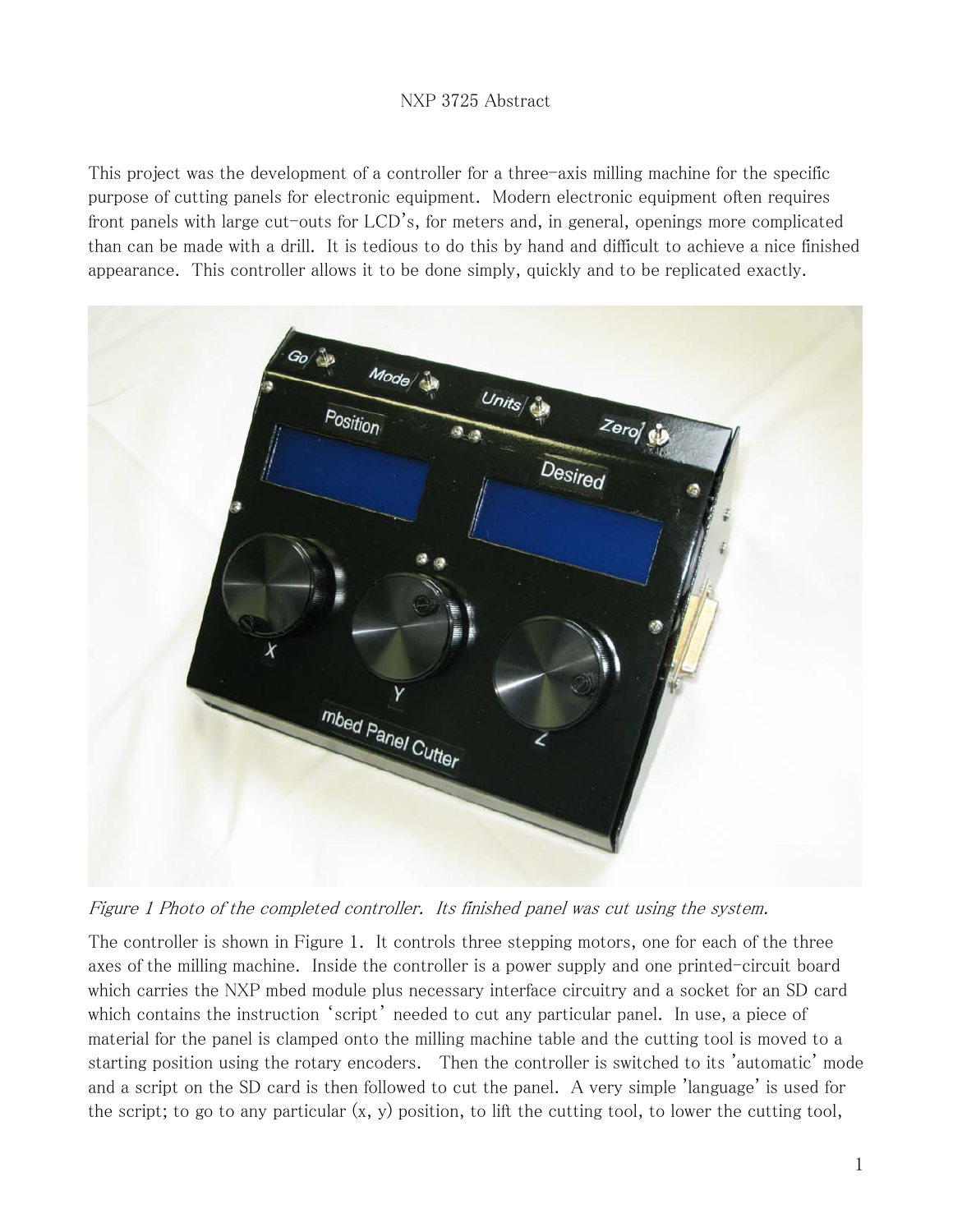to cut a rectangle of any dimension and to cut a circle of any dimension, etc. More complex instructions sequences such as those needed to cut the rectangular opening plus four mounting holes for a LCD are just combinations, called macros, of those simple instructions; every new device (meter mounting holes, LCD mounts, etc.) will have its own macro. The complete script for a particular panel can be any combination of simple commands plus macros.

The milling machine, a Taig 'micro mill', with stepping motors is shown in Figure 2. In its 'manual' mode, the system can be used as a conventional three axis mill controlled via the rotary encoders. The absolute position of the cutting tool is displayed in units of either inches, mm or thousandths of an inch.



Figure 2 Milling machine with first prototype of the controller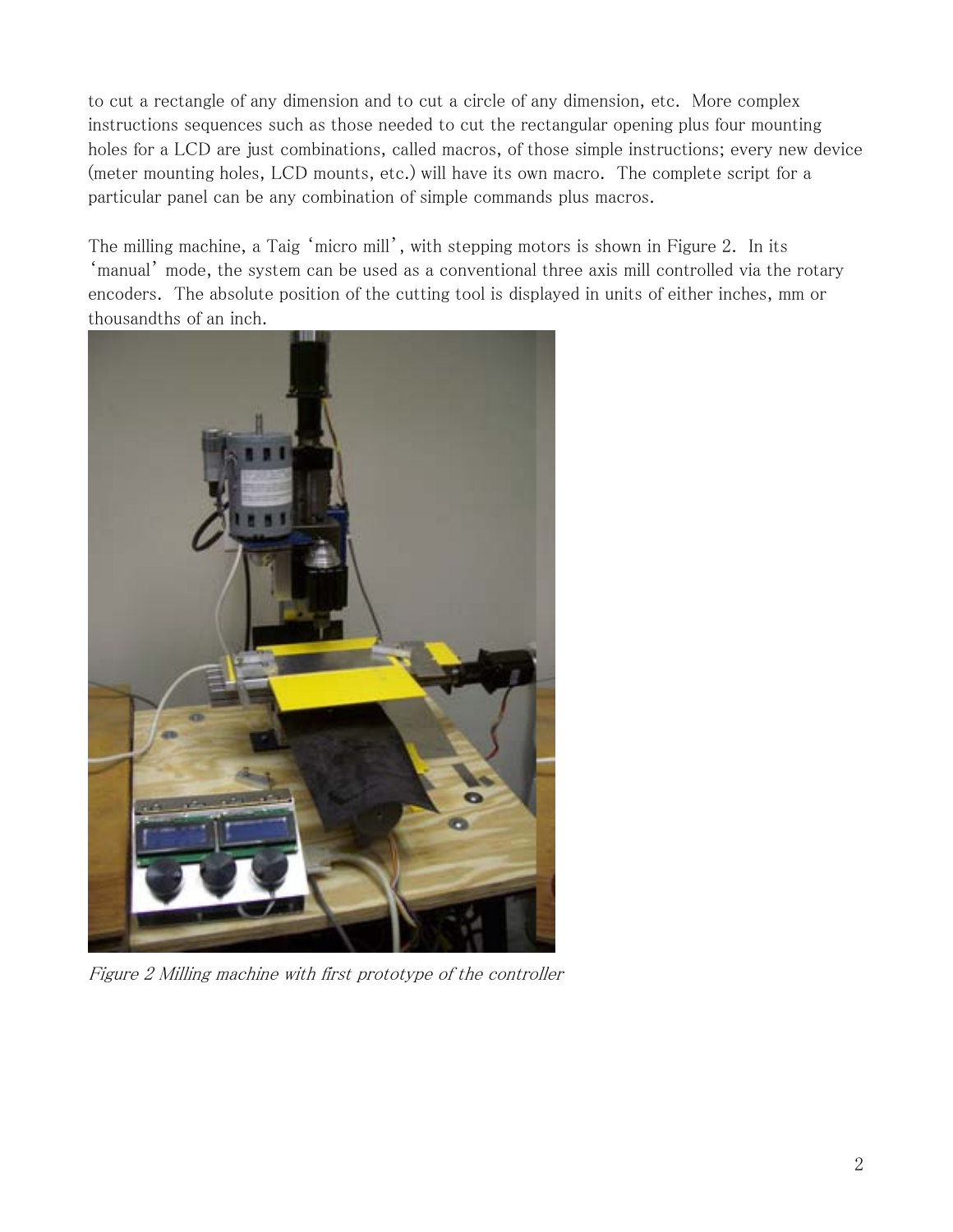

Figure 3 Block diagram of the whole system

The block diagram of the whole system is shown in Figure 3. The original manual milling machine was modified by the replacement of the lead screw handles by stepping motors. The driver for these was a HobbyCNC Pro driver board. The interface to the HobbyCNC board from the controller is via a 25-conductor cable with standard Cannon D connectors. The HobbyCNC board and stepper motors require a powerful DC source which was supplied by a Sorensen power supply able to provide 34 VDC at 6 Amperes.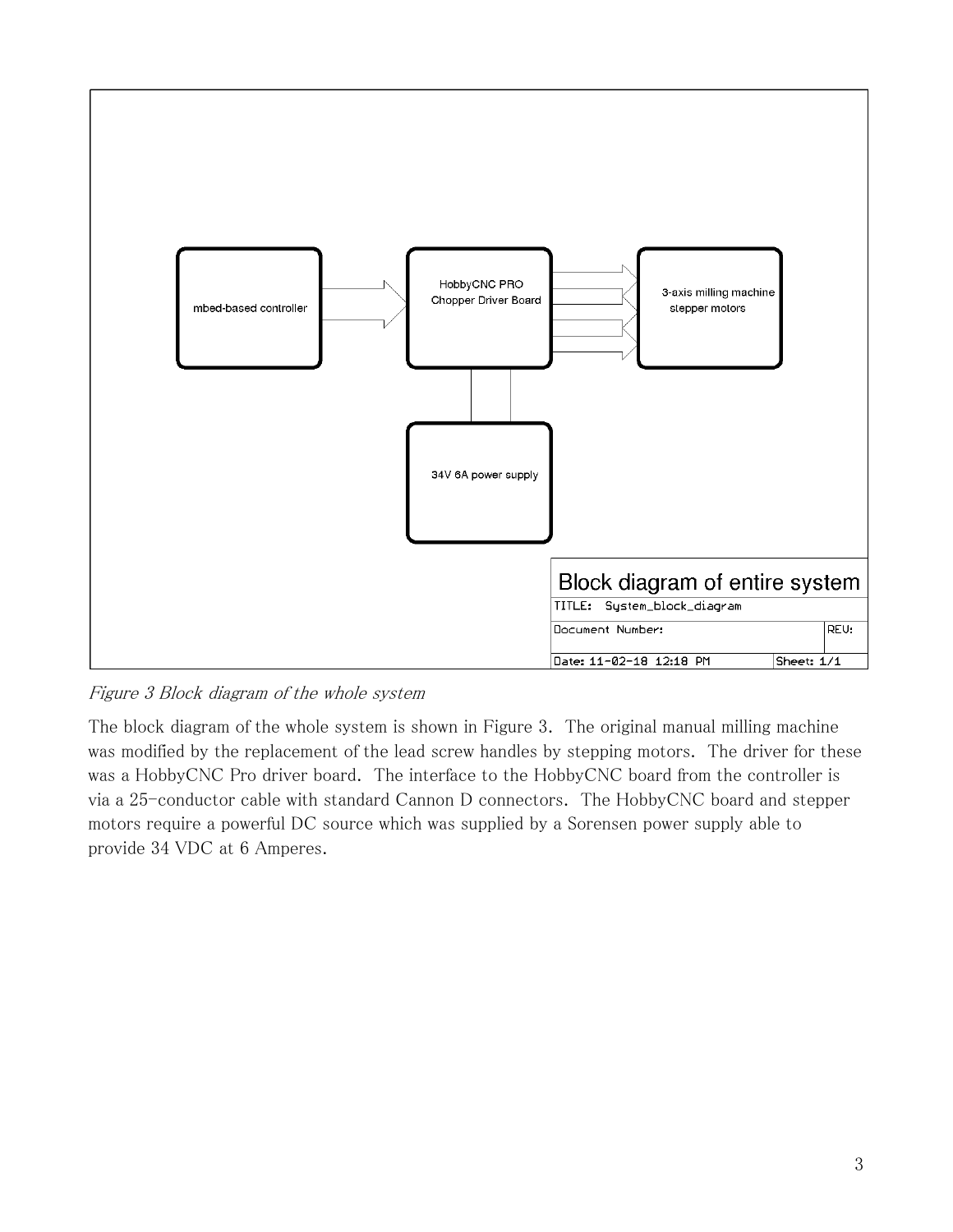

Figure 4 Block diagram of controller

The block diagram of the controller itself is shown as Figure 4. There were not enough generalpurpose lines on the mbed module to provide all those needed so a port expander was used to connect to the four push-button switches. The mbed module was mounted on a custom printedcircuit board (designed using Eagle) which had connectors on it for the LCD's, the switches, the rotary encoders and an SD card socket.

The schematic diagram of the printed-circuit board holding the mbed module is shown in Figures 5a, 5b and 5c below. There is nothing unconventional in this circuit.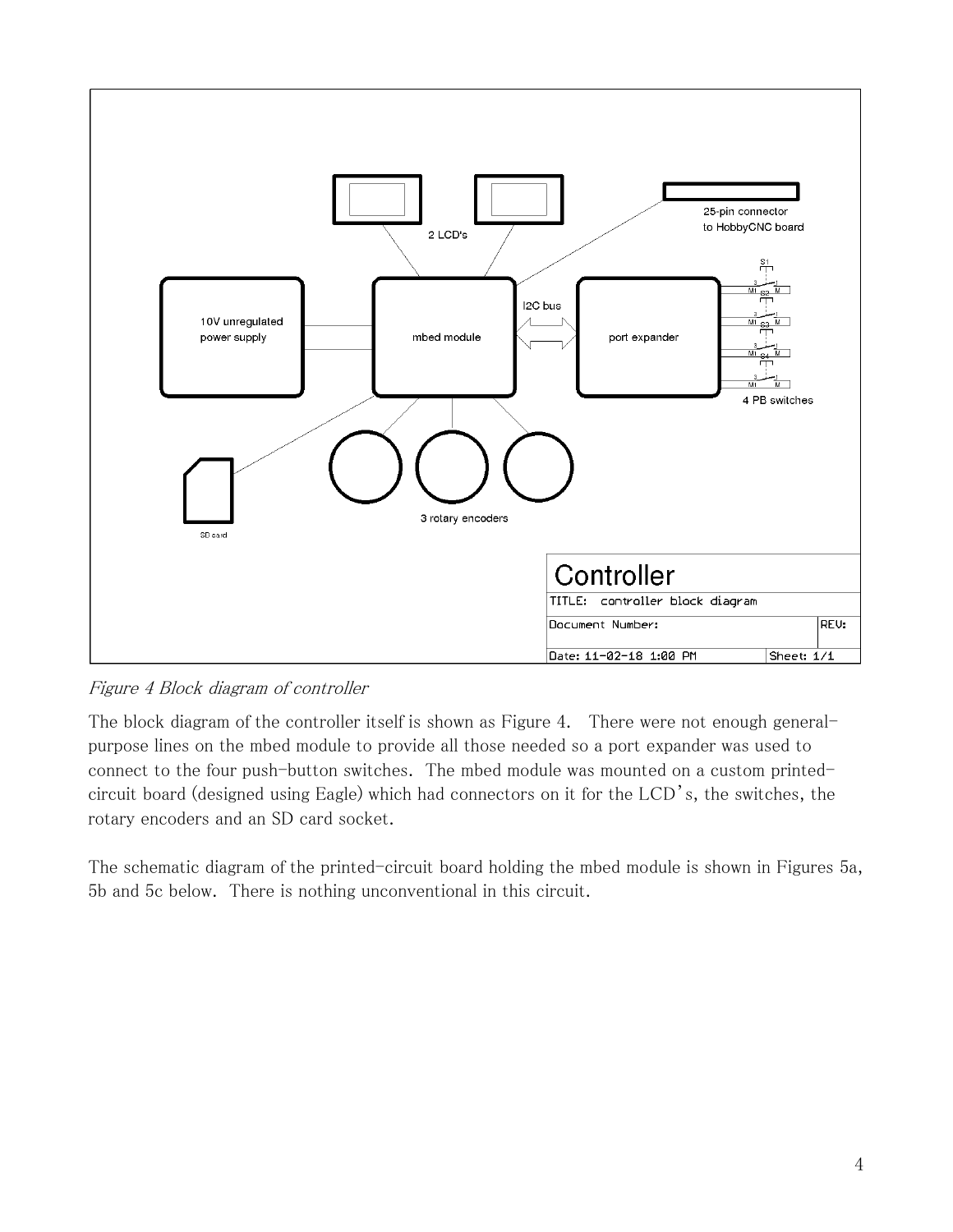

Figure 5a mbed module and interconnections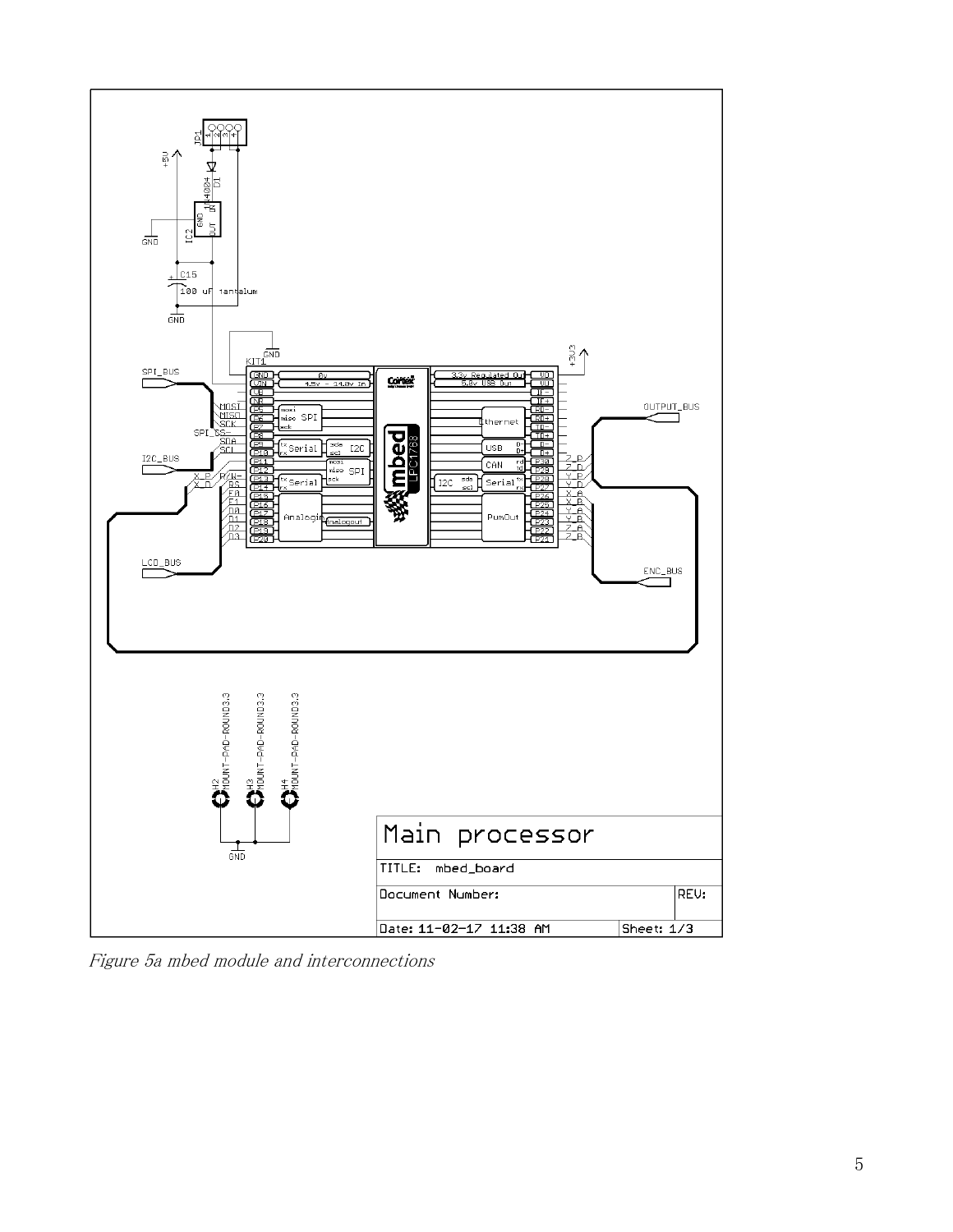

Figure 5b SD card and port expander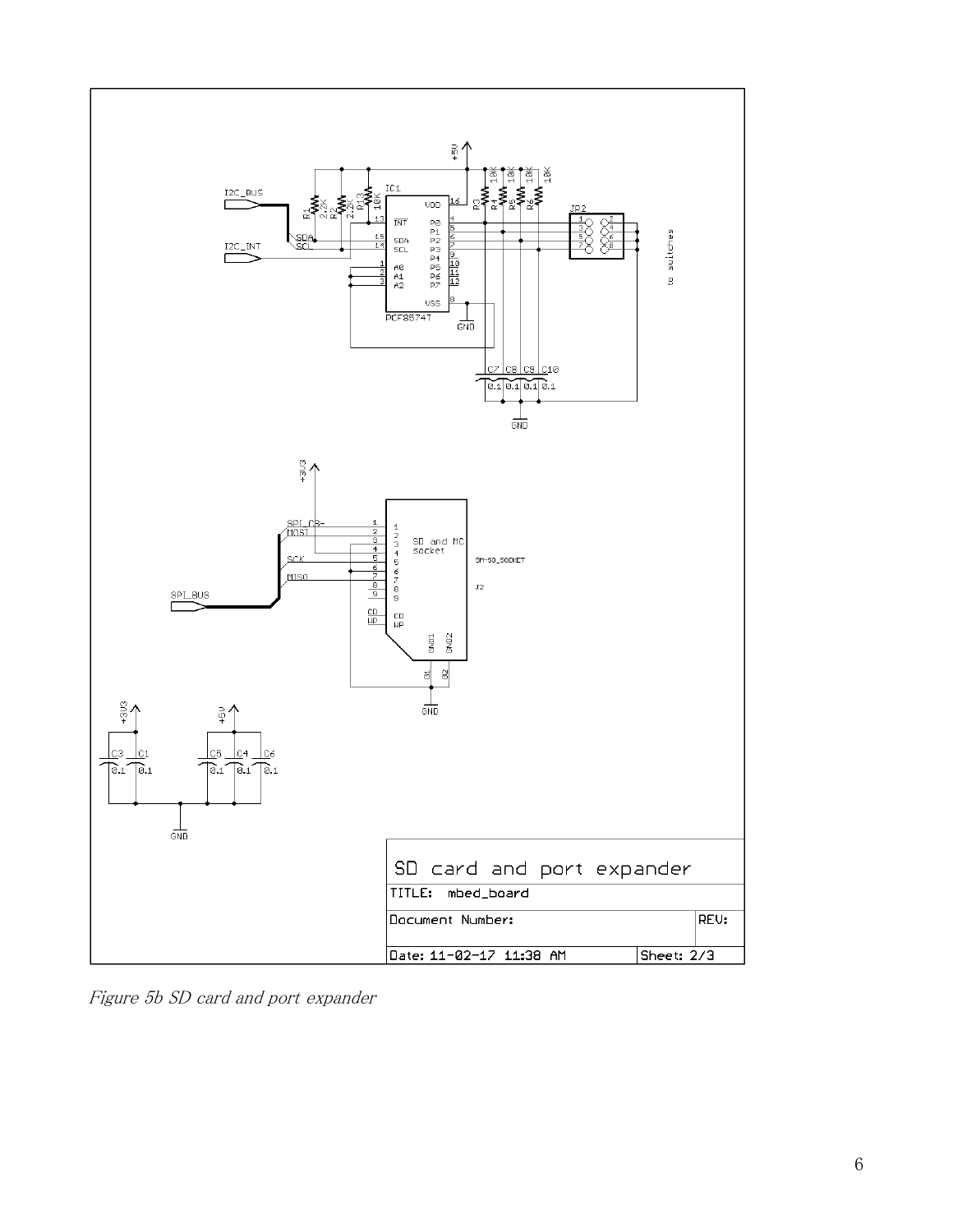

Figure 5c Encoder, output and LCD connections